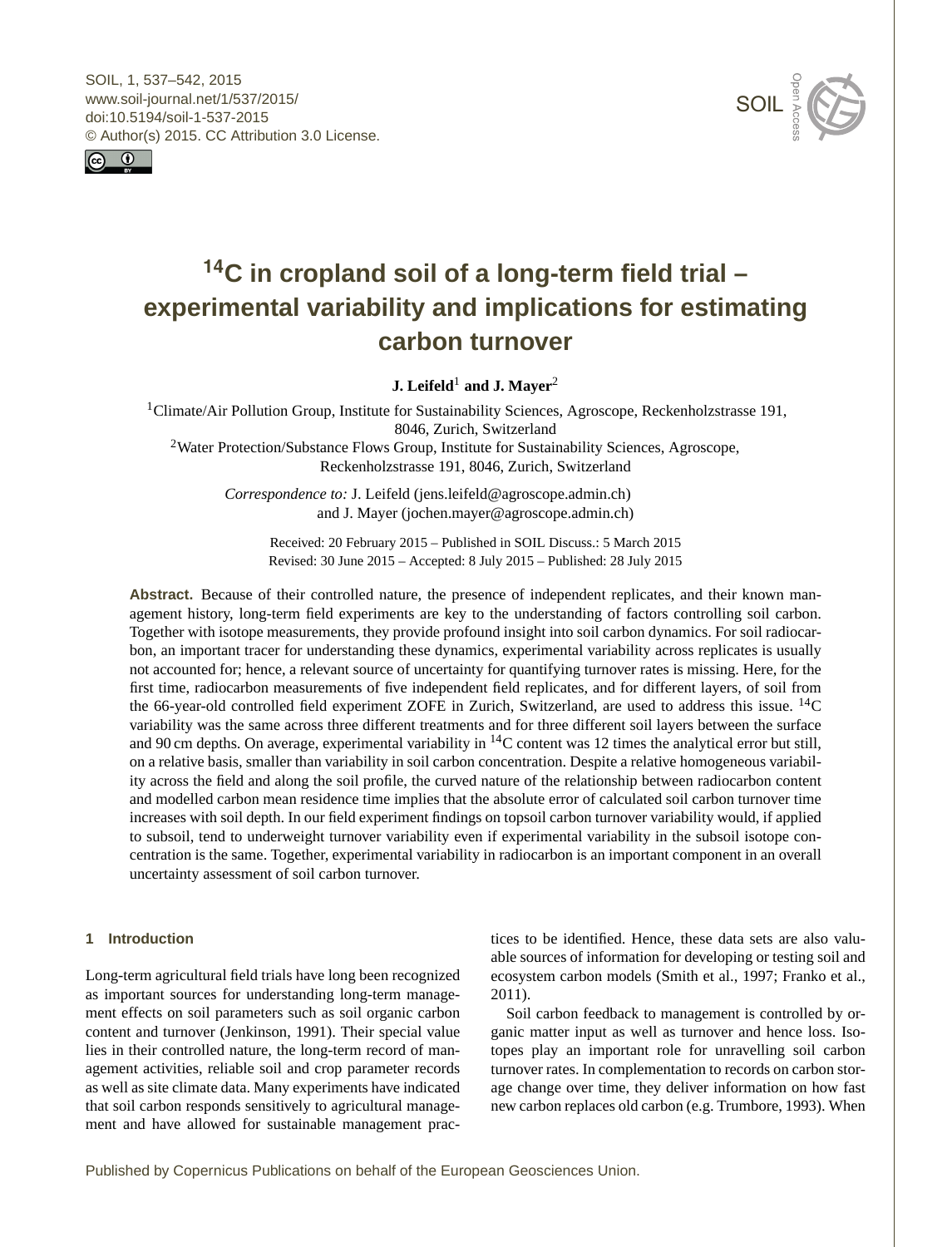| Experiment            | Country     | ${}^{14}C$ time series | $14C$ available<br>from independent<br>and randomized<br>treatment reps. | $14C$ measured<br>$in > 1$ layer | Reference                 |
|-----------------------|-------------|------------------------|--------------------------------------------------------------------------|----------------------------------|---------------------------|
| Lethbridge            | Canada      | yes                    | no                                                                       | no                               | Ellert and Janzen (2006)  |
| Askov                 | Denmark     | yes                    | no                                                                       | no                               | Bol et al. (2005)         |
| <b>Bad Lauchstädt</b> | Germany     | yes                    | no                                                                       | no                               | Ludwig et al. $(2007)$    |
| Halle                 | Germany     | no                     | no                                                                       | yes                              | Rethemeyer et al. (2007), |
|                       |             |                        |                                                                          |                                  | Flessa et al. (2008)      |
| Rotthalmünster        | Germany     | no                     | no                                                                       | yes                              | Rethemeyer et al. (2007), |
|                       |             |                        |                                                                          |                                  | Flessa et al. (2008)      |
| <b>DOK</b>            | Switzerland | yes                    | no                                                                       | no                               | Leifeld et al. (2009)     |
| <b>ZOFE</b>           | Switzerland | no                     | yes                                                                      | yes                              | This study                |
| Rothamsted            | UK          | yes                    | no                                                                       | yes                              | Jenkinson et al. (2008)   |
| Morrow plots          | <b>USA</b>  | yes                    | no                                                                       | no                               | Hsieh (1992)              |
| Sanborn field         | <b>USA</b>  | no                     | no                                                                       | no                               | Hsieh (1992)              |

**Table 1.** Long-term agricultural field experiments where radiocarbon was used to derive soil carbon turnover estimates.

the isotopic signature, i.e. the  ${}^{13}C / {}^{12}C$  or  ${}^{14}C / {}^{12}C$  ratio, of the input material to soil is not constant over time, it induces a directed shift in the soil's isotopic signature. For a known shift in input signature, the subsequent change in the soil's isotopic signature allows for the replacement rate of old by new carbon to be estimated. For example, changes from C3 to C4 vegetation or vice versa alter the  ${}^{13}C / {}^{12}C$  ratio of the input and allow for estimation of turnover rates (Balesdent et al., 1988). Besides stable  ${}^{13}C / {}^{12}C$ , the radioactive isotope <sup>14</sup>C also has a long history of application in soil carbon studies (Harkness et al., 1986; Jenkinson et al., 1992; Trumbore, 1993). The introduction of extra  ${}^{14}C$  to the atmosphere via nuclear bomb testing in the 1950s and 1960s of the last century and the subsequent diffusion of that label into terrestrial ecosystems has triggered a vast amount of research that makes use of the  $^{14}$ C signature of soil carbon. The beauty of  $^{14}$ C is given by its ubiquity and its potential to cover the whole relevant time frame of soil carbon turnover, ranging from years to millennia.

Information from both controlled long-term field experiments and the soil's  $^{14}$ C signature has been combined previously with the aim to get better insight into soil carbon dynamics (Table 1). These data are particularly useful for model development as the isotope reduces the degrees of freedom in the modelling approach – i.e. it constrains the carbon turnover dynamics and reduces the risk of giving right answers for the wrong reasons. For example, Jenkinson and Coleman (2008) used <sup>14</sup>C from the famous Rothamsted field trials to extend the existing Rothamsted Carbon Model (RothC) by means of a subsoil module. Hsieh (1993) took advantage of the oldest cropland experiments from the USA, Morrow plot and Sanborn field, to get insight into labile carbon turnover. However, these and other applications as listed in Table 1 have not yet considered the variability of radiocarbon in the field. Experimental variability, both across the

field and within the soil profile, adds an important component of uncertainty to any modelling of terrestrial carbon. This variability needs to be known for reliable estimates of management–carbon storage feedbacks. For radiocarbon, the relatively high costs of the nowadays mostly used measurement by accelerator mass spectrometry (AMS) are a major obstacle to addressing experimental variability questions.

To our knowledge, experimental variability in soil  ${}^{14}C$  using independent treatment replicates has not yet been addressed in any of the long-term cropland experiments listed in Table 1. Here, we aim to fill that gap by using recent <sup>14</sup>C measurements of mineral soil from a 66-year temperate, long-term cropland trial in Zurich, Switzerland. Two questions are studied: (i) what is the variability in soil radiocarbon content in independent replicates of a long-term field trial both in top- and subsoil, and (ii) what are possible implications of experimental variability for the interpretation of soil carbon turnover estimates?

### **2 Material and methods**

The Zurich Organic Fertilization Experiment, ZOFE, was commenced in 1949 at the Swiss federal research institute for agriculture, Agroscope, in Zurich. It is located at 420 m a.s.l., receives an annual precipitation of 1040 mm, and has a mean annual temperature of 9 °C (1949–2009). The soil is a welldrained, carbonate- and stone-free, homogeneous Haplic Luvisol (IUSS Working Group WRB, 2006) (texture: clay 14 %, silt 27 %, sand 57 %). ZOFE comprises 12 different fertilization treatments with five replicates each (Fig. 1), applied to an 8-year crop rotation. The experiment is arranged in a systematic block design. A detailed experiment overview is provided by Oberholzer et al. (2014).

Here we present data from three treatments (Fig. 1) that were analysed for their radiocarbon content. Treat-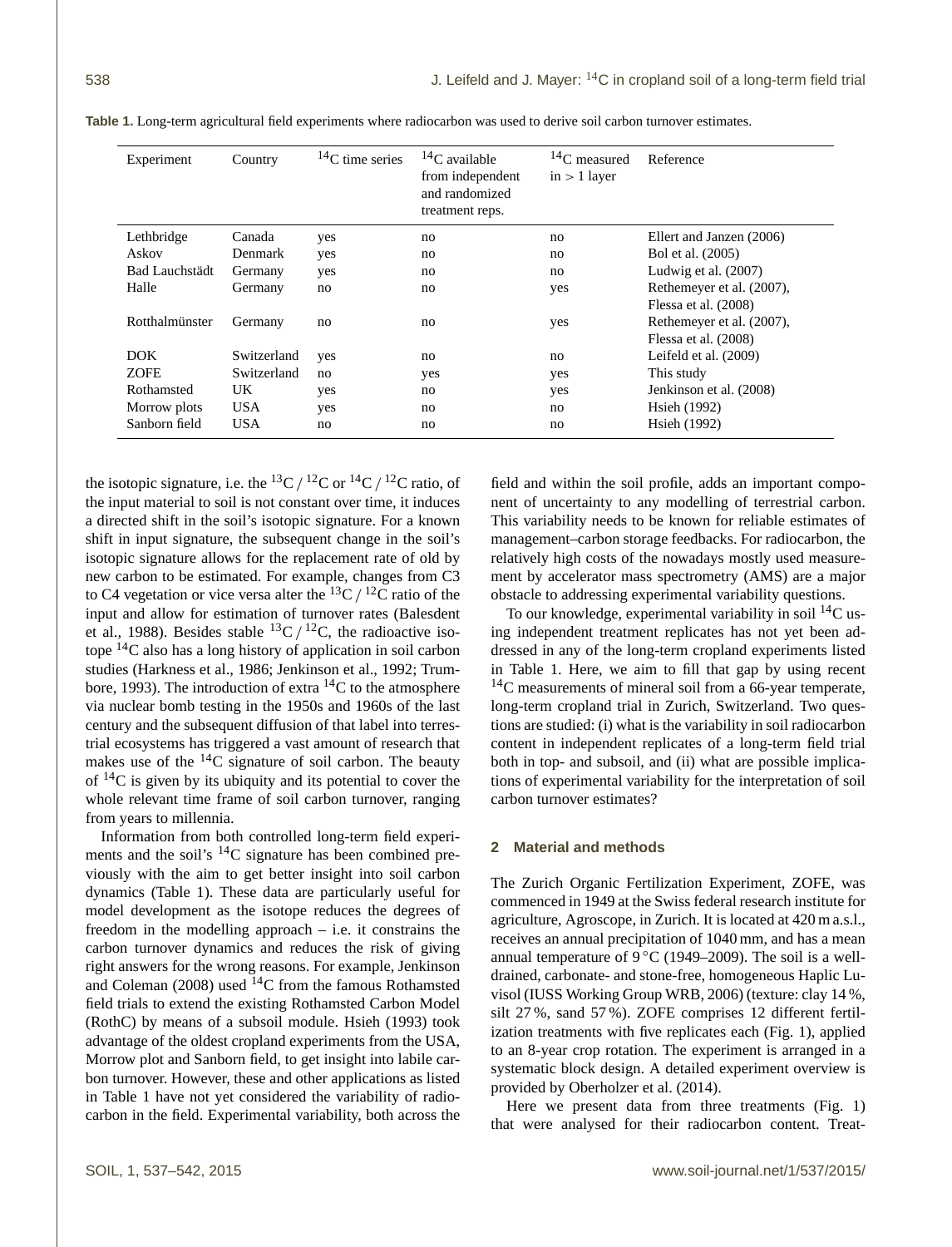|      |                     |                  |                       |                     |                  |                 | 60 <sub>m</sub>           |                  |                       |                     |                  |                     |                     |
|------|---------------------|------------------|-----------------------|---------------------|------------------|-----------------|---------------------------|------------------|-----------------------|---------------------|------------------|---------------------|---------------------|
| v.   |                     | <b>FYM</b>       | Sludge                | Null                |                  |                 | N1P1K1   FYM+PK   Compost | Compost<br>+ PK  | Peat<br>+ PK          | Sludge<br>+ PK      | <b>N1P2K2</b>    | <b>N2P2K2</b><br>Mg | N0P2K2              |
|      |                     | 49               | 50                    | 51                  | 52               | 53              | 54                        | 55               | l56                   | 57                  | 58               | 59                  | 60                  |
| IV.  |                     |                  | Compost N1P1K1 FYM+PK |                     | Sludge<br>$+$ PK | Compost<br>+ PK | Peat<br>+ PK              | N0P2K2           | <b>N1P2K2</b>         | <b>N2P2K2</b><br>Mg | Null             | <b>FYM</b>          | Sludge              |
|      |                     | 37               | 38                    | 39                  | 40               | 41              | 42                        | 43               | 44                    | 45                  | 46               | 47                  | 48                  |
| III. |                     | <b>N0P2K2</b>    | <b>N1P2K2</b>         | <b>N2P2K2</b><br>Mg | Null             | <b>FYM</b>      | Sludge                    |                  | Compost N1P1K1 FYM+PK |                     | Sludge<br>$+$ PK | Compost<br>+ PK     | Peat<br>$+$ PK      |
|      |                     | 25               | 26                    | 27                  | 28               | 29              | 30                        | 31               | 32                    | 33                  | 34               | 35                  | 36                  |
| П.   |                     | Sludge<br>$+$ PK | Compost<br>$+$ PK     | Peat<br>$+$ PK      | N0P2K2           | <b>N1P2K2</b>   | <b>N2P2K2</b><br>Mg       | Null             | <b>FYM</b>            | Sludge              | Compost N1P1K1   |                     | <b>FYM+PK</b>       |
|      |                     | 13               | 14                    | 15                  | 16               | 17              | 18                        | 19               | 120                   | 21                  | 22               | 23                  | 24                  |
| L.   | ε<br>$\overline{ }$ | Null             | <b>FYM</b>            | Sludge              | Compost N1P1K1   |                 | <b>IFYM+PK</b>            | Sludge<br>$+$ PK | Compost<br>+ PK       | Peat<br>$+$ PK      | N0P2K2           | <b>N1P2K2</b>       | <b>N2P2K2</b><br>Mg |
|      |                     |                  | 2                     | 3                   |                  | ls.             | l6                        | 17               | l8                    | 9                   | 10               | 11                  | 12                  |
|      |                     | 5 m              |                       |                     |                  |                 |                           |                  |                       |                     |                  |                     |                     |

Figure 1. Spatial arrangement of the ZOFE field trial in Zurich indicating 12 treatments with five replicates each arranged in five blocks (I-V). Plot numbers in the lower left corner are listed together with measurements in Table 1. Treatments in bold (Null, FYM+PK, N2P2K2Mg) were used for the present study. For a detailed description of all treatments, please see Oberholzer et al. (2014).

ment "Null" has received no fertilizer since 1949, and treatment "FYM+PK" receives 2.5 t farmyard manure (dry organic matter) every second year plus annually 235 kg K and 35 kg P as mineral fertilizer. Treatment "N2P2K2Mg" received/receives 56/139 kg N (before/after 1981), 318/167 kg K (before/after 1991), 61/38 kg P (before/after 1991), 12/6 kg Mg (before/after 1991), and no organic fertilizer. All mineral fertilizer units are in kg ha<sup>-1</sup> a<sup>-1</sup>. Differences in crop productivity resulted in different residual plant carbon inputs of 556 (Null), 1085 (FYM+PK), and 1255 (N2P2K2Mg) (kg ha<sup>-1</sup> a<sup>-1</sup>) (Oberholzer et al., 2014).

Soil samples were taken in April 2012 from the centre of each plot using a powered rotating soil auger (Humax, Burch AG, Rothenburg, Switzerland) down to a depth of 90 cm. The auger is equipped with an outer shaft hosting a PVC inlet that gets filled with a volumetric soil sample of diameter 5.0 cm during drilling. Samples were pooled into segments of 0–20, 20–30, 30–60, and 60–90 cm. For the present study, samples from the plough pan at 20–30 cm were not analysed. After extraction, samples were sieved < 2 mm and dried at 105 ◦C, roots were removed by hand, and an aliquot was finely ground. Prior to radiocarbon analysis, samples were pretreated using acid fumigation with 0.5 M HCl to remove possible remnants from liming or traces of pedogenic carbonate. Soil radiocarbon content was measured by AMS at two different facilities: the radiocarbon laboratory of ETH Zurich and the radiocarbon laboratory of the University of Bern, Switzerland. Both systems operate following the protocol of Synal et al. (2007). Radiocarbon concentrations are given as percent modern carbon (pMC) as defined by Stuiver and Polach (1977).

To study effects of experimental  $^{14}$ C variability on soil carbon dynamics, we applied a common, time-dependent steady-state soil carbon turnover model. This was first described by Harkness et al. (1986) and has since been used as single- or multiple-pool versions in various studies (e.g. Baisden et al., 2013; Gaudinski et al., 2000; Harrison, 1996; Trumbore et al., 1996). The model gives mean residence times (MRTs) of soil carbon. Because we have no  $^{14}$ C time series available, the most simple version of that model is applied representing a single-pool assumption as described in Leifeld et al. (2013). Although soil carbon time series are better described by multiple-pool approaches (Baisden et al., 2013), the assumption followed here is sufficient to discuss possible consequences of experimental variability for the interpretation of soil carbon dynamics. Because our data represent a single point in time, they do not allow adequate parameterization of a more complex model. Hence, we do not claim that the presented turnover estimates represent the in situ situation most realistically but rather that they allow discussion of variability effects.

The effect of depth on pMC and carbon mean residence time was tested by univariate ANOVA separately for each treatment and for the aggregated sample across treatments.

#### **3 Results and discussion**

Radiocarbon contents in the ZOFE plots average  $100.2 \ (\pm 1.8)$ (1 SD)), 88.0 ( $\pm$ 3.00), and 76.5 ( $\pm$ 4.2) pMC for 0–20, 30– 60, and 60–90 cm, respectively (Table 2). Across all 15 plots as well as when grouped by treatment, the depth effect was highly significant ( $p < 0.001$ ). Declining pMC values with

 $\mathbf{N}$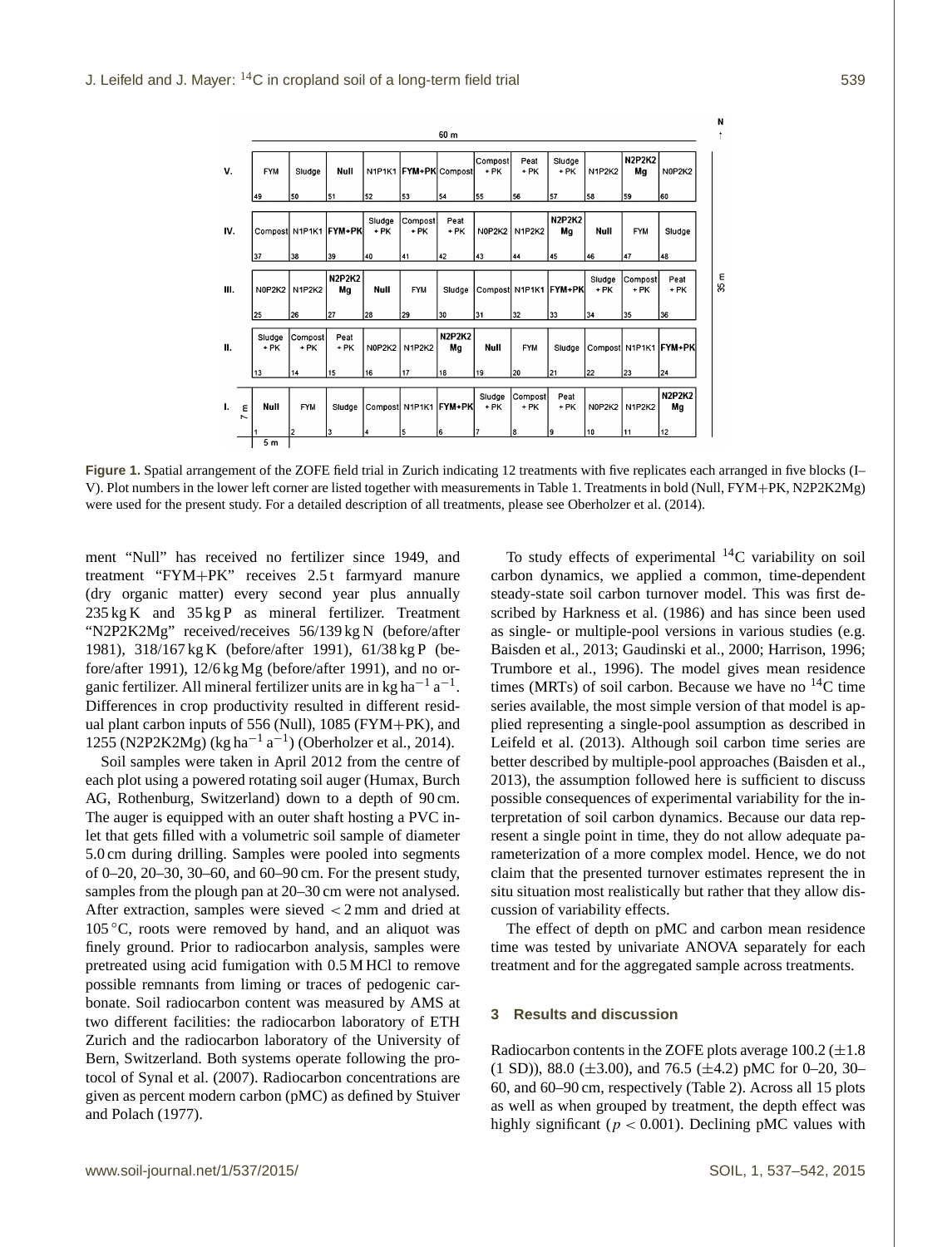Table 2. Percent modern carbon (%) (±1σ uncertainty<sup>\*</sup>) of organic carbon in soil samples from the ZOFE trial taken in 2012 for three treatments and three soil layers. "CV" lines indicate the coefficient of variation for each treatment–depth combination. Plot number according to Fig. 1. "x" refers to lab ETH and "o" refers to lab Bern.

| Treatment | Plot number | $0-20$ cm                   | $30 - 60$ cm               | $60 - 90$ cm    |  |
|-----------|-------------|-----------------------------|----------------------------|-----------------|--|
| Null      | 1           | 97.54(0.36)x                | 84.24(0.32)x               | 73.52(0.33)x    |  |
| Null      | 19          | $102.33(0.22)$ o            | 85.44(0.34)x               | 77.17(0.32)x    |  |
| Null      | 28          | $101.01(0.36)$ x            | 84.74(0.33)x               | 74.75(0.33)x    |  |
| Null      | 46          | $101.00(0.22)$ o            | 89.90 (0.20) o             | $74.03(0.17)$ o |  |
| Null      | 51          | $100.69(0.22)$ o            | 83.48 (0.19) o             | 74.90(0.39)x    |  |
| CV(%)     |             | 1.77                        | 2.96                       | 1.87            |  |
| $FYM+PK$  | 6           | $100.78(0.22)$ o            | $91.26(0.21)$ <sup>o</sup> | 78.98 (0.18) o  |  |
| $FYM+PK$  | 24          | 99.80 (0.22) o              | 89.55 (0.20) o             | 78.52 (0.18) o  |  |
| $FYM+PK$  | 33          | $101.20(0.22)$ o            | $90.05(0.20)$ <sup>o</sup> | 73.11 (0.17) o  |  |
| $FYM+PK$  | 39          | 102.33(0.38)x               | $90.52(0.20)$ o            | 86.10 (0.19) o  |  |
| $FYM+PK$  | 53          | $96.08(0.21)$ o             | 88.95 (0.20) o             | $75.37(0.18)$ o |  |
| CV(%)     |             | 2.39                        | 0.98                       | 6.27            |  |
| N2P2K2Mg  | 12          | 100.13(0.37)x               | 88.36(0.33)x               | $74.93(0.18)$ o |  |
| N2P2K2Mg  | 18          | $100.49(0.22)$ <sup>o</sup> | $85.36(0.20)$ o            | $76.11(0.18)$ o |  |
| N2P2K2Mg  | 27          | 97.79(0.37)x                | 93.88(0.35)x               | $85.01(0.34)$ x |  |
| N2P2K2Mg  | 45          | 101.55(0.46)x               | 86.52(0.33)x               | 71.40(0.31)x    |  |
| N2P2K2Mg  | 59          | $101.06(0.22)$ <sup>o</sup> | 87.84 (0.20) o             | 73.16 (0.17) o  |  |
| CV(%)     |             | 1.45                        | 3.72                       | 6.94            |  |

\*  $1\sigma$  is standard deviation



**Figure 2.** Relationship between percent modern carbon (pMC) and calculated carbon mean residence time (MRT) using a timedependent steady-state single-pool turnover model. The inner line refers to mean values, the dashed band to the 95 % uncertainty range related to the average <sup>14</sup>C analytical error, and the outer, solid band to the 95 % uncertainty range related to the average experimental  $14$ C variability in the field.

soil depth are indicative for longer carbon mean residence times in the deeper layer of soil and have been reported frequently for soils that were not prone to substantial inputs from fossil carbon (Budge et al., 2011; Gaudinski et al., 2000; Jenkinson et al., 2008; Toyota et al., 2010).

Table 2 also indicates that the coefficient of variation (CV) of pMC for five independent plots, representing mostly experimental variability, lies between 1 and 7 % (mean over nine treatment–layer combinations: 3.15 %). This is, for the present data set, 3–23 times the CV of 0.3 % pMC of the analytical precision of the AMS measurement. Notably, the CV for soil organic carbon concentration is, per treatment and layer, on average 9.5 % (data not shown) and thus 3 times that of the radiocarbon content. There was no significant depth effect on the coefficient of variation ( $p = 0.16$ ); hence, <sup>14</sup>C variability neither increases nor decreases with depth. At the same time, the CV grouped by treatment was not statistically different between "Null", "FYM+PK", and "N2P2K2Mg"  $(p = 0.64)$ . The latter implies that experimental <sup>14</sup>C variability as measured in ZOFE is related to site- or soil-inherent properties rather than to agricultural management.

Although  $^{14}$ C variability did not significantly change with depth, it influences the variability of the derived soil carbon MRTs differently in the three layers. This can be studied by calculating turnover for the range of pMC data expressed by their average confidence interval (CI). Here, we calculate the CI of MRTs from the average coefficient of variation of (i) 0.30 % of pMC (analytical error) and (ii) 3.15 % of pMC (experimental variability, average of nine individual sample sets with each  $n = 5$ ) over the measured data range. We use these average CVs for calculating CIs over the whole data range because neither treatment nor depth significantly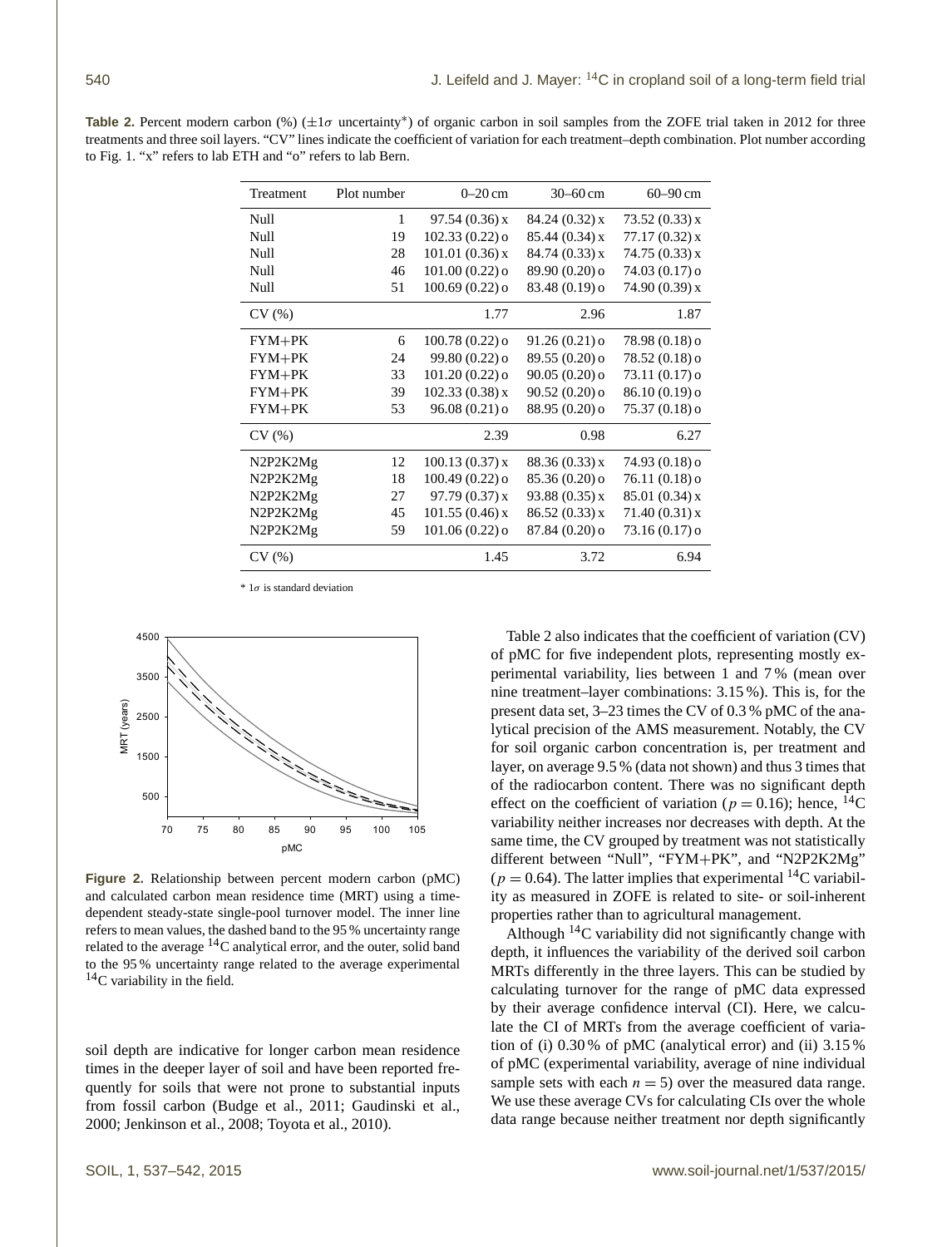

Figure 3. Comparison of absolute (left) and relative (right) deviation of calculated MRTs from the mean, expressed as 95 % confidence interval of (i) average analytical errors (inner, dashed line) and (ii) average experimental variability in the field (outer, solid lines). In the ZOFE trial, MRTs of below 200 years resemble topsoil 0–20 cm, those of ca. 1200 years resemble 30–60 cm, and those of ca. 2600 years resemble 60–90 cm.

influenced pMC variability in the field. Owing to the combination of (i) a non-constant atmospheric radiocarbon concentration as a result from long-term and short-term  ${}^{14}CO_2$ fluctuations and (ii) exponential radioactive decay in the soil, the relationship between pMC and MRT is non-linear. This is illustrated for a series of homogeneous soil pools of different age. Radiocarbon signatures of such a pool series with range from 70 to 105 pMC (resembling the span found in the soil data, Table 2) correspond to MRTs of between 3891 and 156 years (Fig. 2). The pMC–age curve becomes steeper at smaller radiocarbon concentrations. Whereas the central curve in Fig. 2 gives results for the mean pMC, the inner and outer bands represent the 95 % CI of (i) the average variability owing to analytical error only (inner band) and (ii) the average experimental variability in the soil. These bands give upper and lower probability limits for the calculated MRT, and the older the carbon is, the further they deviate from their mean. For example, a MRT of 3891 (CI 3392–4453) years is assigned to a soil carbon pool with signature  $pMC = 70$  (CI 67.50–72.50 pMC), whereas the same relative uncertainty for a mean pMC of 105 (Cl 101.20–108.80 pMC) corresponds to a MRT of 156 (CI 92–268) years.

Figure 3 further illustrates the principle. Soil carbon from 60 to 90 cm, carrying a signature of, for example, 75 pMC, has a calculated MRT of 2947 years with deviations of  $+477$ and −428 years, referring to the variability among five independent field replicates. The uncertainty range is reduced to  $+193$  and  $-129$  years (mean MRT 321 years) for a pMC of 100, roughly representing the current topsoil. While the absolute uncertainty declines the younger the soil becomes, the relative uncertainty increases in the opposite direction (Fig. 3, right). Figure 3 also exemplifies the wider uncertainty band, over the calculated pMC range, when experimental variability and not only measurement error is accounted for. At pMC 70, the uncertainty range of MRTs considering experimental variability is 4.2 times that of measurement error only. This factor increases to 6.5 at pMC 105, indicating that for younger soil carbon the omission of experimental variability introduces a larger relative uncertainty than for older soil carbon.

#### **4 Conclusions**

Soil radiocarbon dating from a long-term agricultural experiment indicates that experimental variability of this parameter is many times the analytical error. Experimental variability seems not to be controlled by either management or soil depth. Conversion of relative uncertainty in radiocarbon content to relative uncertainty in carbon turnover reveals a higher sensitivity of carbon turnover to  $^{14}$ C variability in deeper soil layers that contain older carbon. Consequently, when soil samples from a long-term field trial are pooled per depth and treatment for  ${}^{14}C$  analysis, the underestimation of the actual experimental variability of soil carbon turnover is larger for subsoil samples where long-lived C pools are more abundant.

**Acknowledgements.** We thank Irka Hajdas and Lukas Wacker, ETH, and Sönke Szidat, Oeschger Centre, University of Bern, for AMS measurements and the Swiss Federal Office for the Environment for financial support, contract L482-0519.

Edited by: B. Jansen

#### **References**

- Baisden, W. T., Parfitt, R., Ross, C., Schipper, L., and Canessa, S.: Evaluating 50 years of time-series soil radiocarbon data: Towards routine calculation of robust c residence times, Biogeochemistry, 112, 129–137, 2013.
- Balesdent, J., Wagner, G. H., and Mariotti, A.: Soil organic matter turnover in long-term field experiments as revealed by C-13 natural abundance, Soil Sci. Soc. Am. J., 52, 118–124, 1988.
- Bol, R., Eriksen, J., Smith, P., Garnett, M. H., Coleman, K., and Christensen, B. T.: The natural abundance of C-13, N-15, S-34 and C-14 in archived (1923–2000) plant and soil samples from the askov long-term experiments on animal manure and mineral fertilizer, Rapid Comm. Mass Spectro., 19, 3216–3226, 2005.
- Budge, K., Leifeld, J., Hiltbrunner, E., and Fuhrer, J.: Alpine grassland soils contain large proportion of labile carbon but indicate long turnover times, Biogeosciences, 8, 1911–1923, doi[:10.5194/bg-8-1911-2011,](http://dx.doi.org/10.5194/bg-8-1911-2011) 2011.
- Ellert, B. H. and Janzen, H. H.: Long-term biogeochemical cycling in agroecosystems inferred from <sup>13</sup>C, <sup>14</sup>C and <sup>15</sup>N, J. Geochem. Exp., 88, 198–201, 2006.
- Flessa, H., Amelung, W., Helfrich, M., Wiesenberg, G. L. B., Gleixner, G., Brodowski, S., Rethemeyer, J., Kramer, C., and Grootes, P. M.: Storage and stability of organic matter and fossil carbon in a luvisol and phaeozem with continuous maize cropping: A synthesis, J. Plant Nutr. Soil Sci., 171, 36–51, 2008.
- Franko, U., Kolbe, H., Thiel, E., and Liess, E.: Multi-site validation of a soil organic matter model for arable fields based on generally available input data, Geoderma, 166, 119–134, 2011.